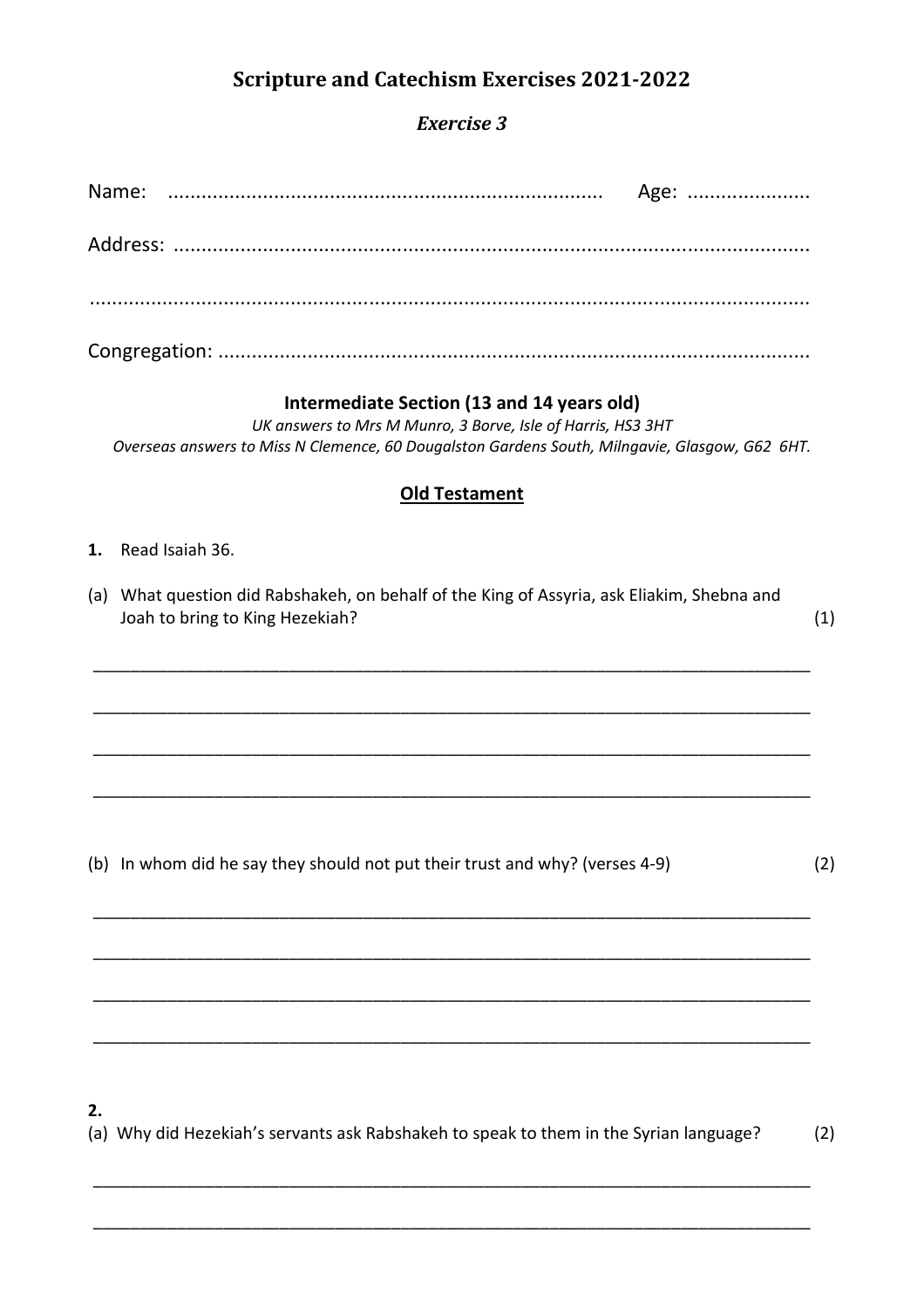|     | (b) What was Rabshakeh's response? (Is 36:11-13)                                                                                          | (2) |
|-----|-------------------------------------------------------------------------------------------------------------------------------------------|-----|
|     |                                                                                                                                           |     |
| (c) | What message did Rabshakeh give to the people? (Is 36:14-20)                                                                              | (3) |
| 3.  | Read Isaiah 37.                                                                                                                           |     |
|     | (a) When he heard the words of Rabshakeh, what did Hezekiah ask Isaiah to do, and what hope<br>did he express in his request? (Is 37:1-4) | (3) |
|     |                                                                                                                                           |     |
|     | (b) What was Isaiah's reply?                                                                                                              | (3) |

 $\overline{\phantom{a}}$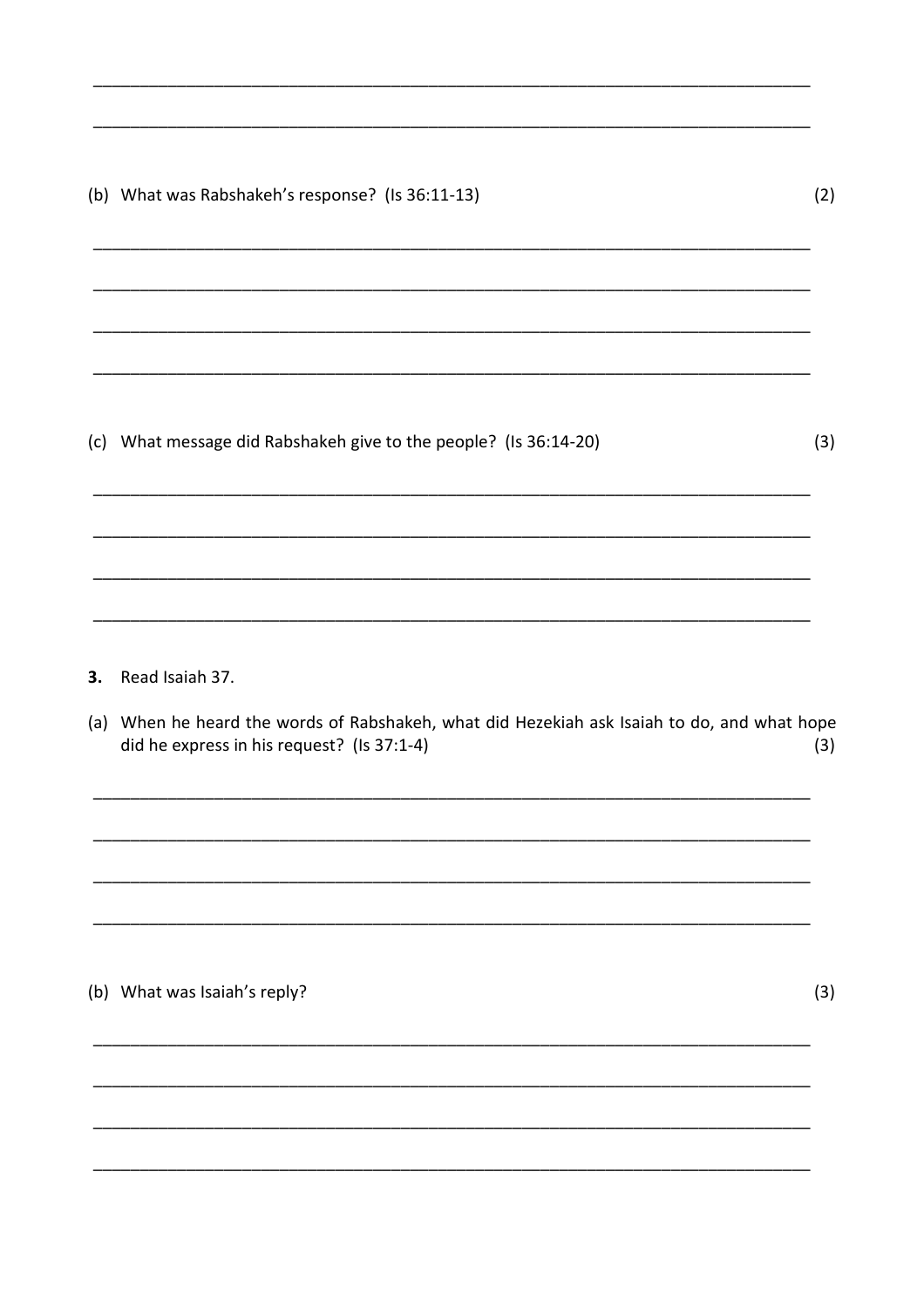| (c) | The King of Assyria sent a further message to Hezekiah. What did Hezekiah do when<br>he received the letter? (Is 37:14-20) | (3) |
|-----|----------------------------------------------------------------------------------------------------------------------------|-----|
|     |                                                                                                                            |     |
|     | (d) What did Isaiah prophesy against the King of Assyria? (Is 37:33-35)                                                    | (3) |
|     |                                                                                                                            |     |
|     | (e) What happened to the King of Assyria eventually?                                                                       | (1) |
|     |                                                                                                                            |     |
| (f) | What does Hezekiah's reaction to his troubles teach us?                                                                    | (2) |
|     |                                                                                                                            |     |
| 4.  | Read Isaiah 38:1-6. Describe the incident where Hezekiah was ill, the action he took and<br>what happened in the end.      | (4) |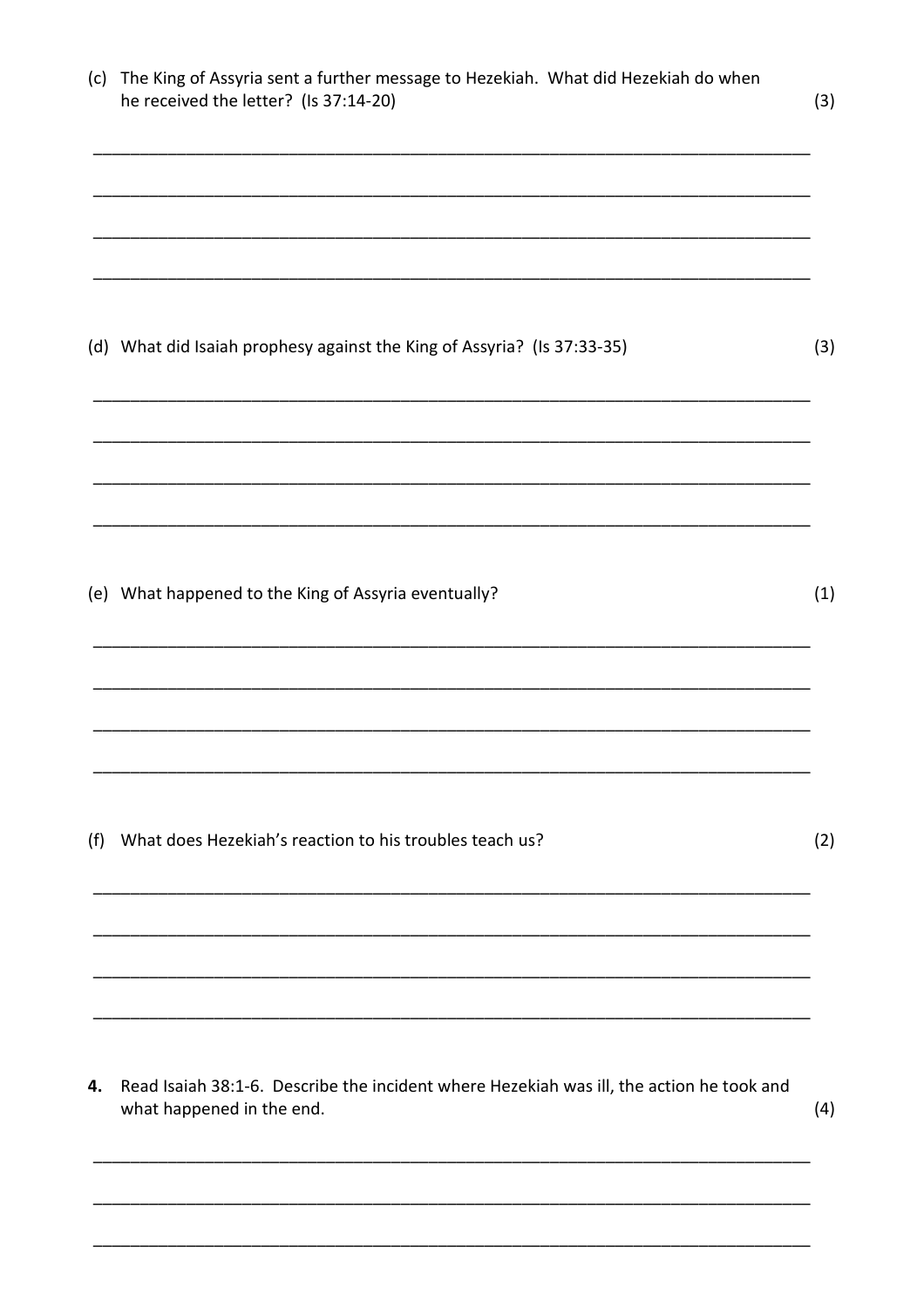#### **New Testament**

#### 1. Read Acts 22:1-23.

(a) When Paul was defending himself in Jerusalem, he spoke to them in the Hebrew language. What effect did it have on his listeners?  $(2)$ 

(b) Describe Paul's background, his birth and his education.

 $(3)$ 

(c) What happened on the way to Damascus which changed Paul's life and future work?  $(2)$ 

(d) What did Paul say during his speech that angered the Jews so much that they threatened to kill him?

 $(2)$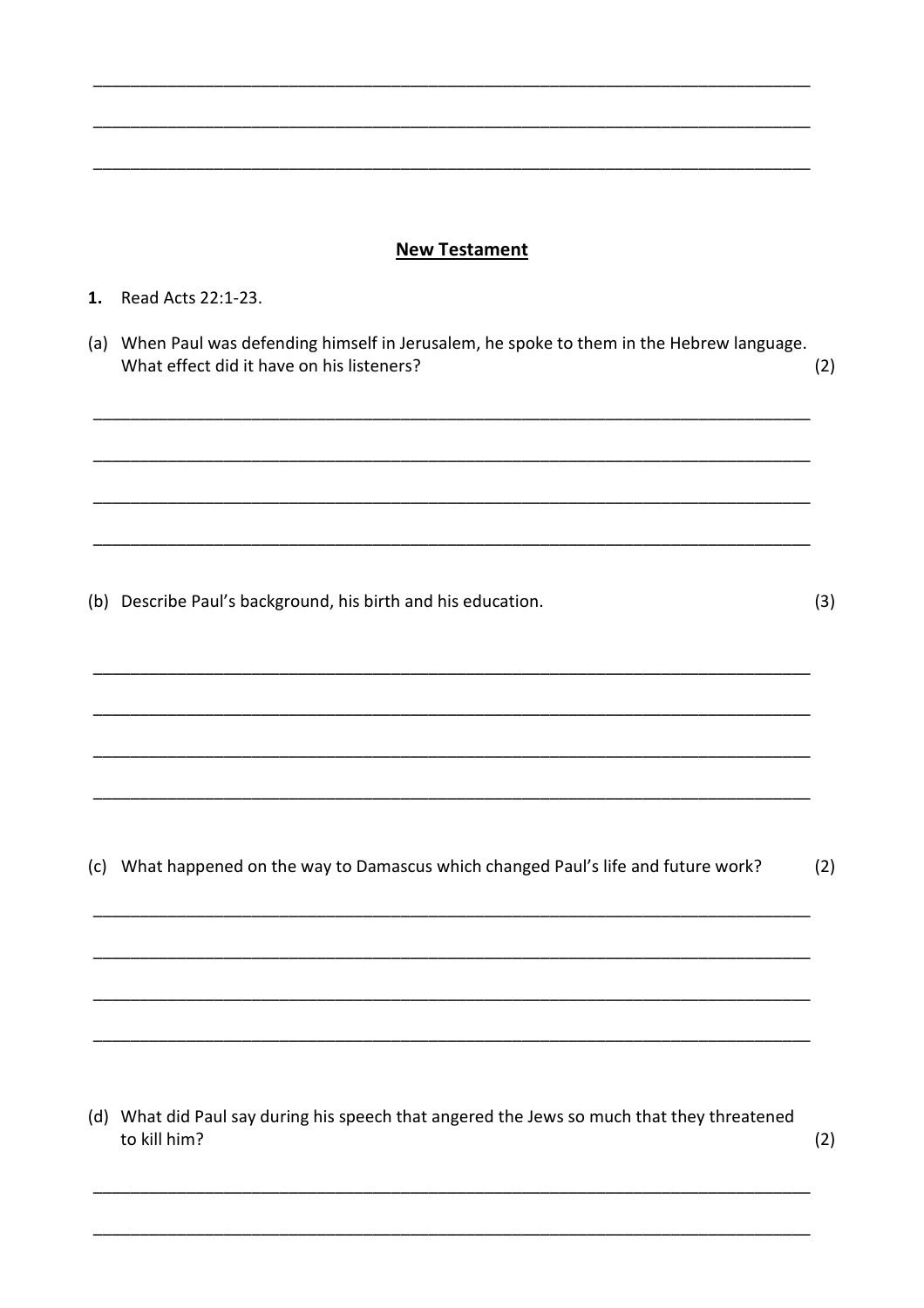2. Read Romans 5.

| (e) How can we have peace with God?                             | (2) |
|-----------------------------------------------------------------|-----|
|                                                                 |     |
|                                                                 |     |
|                                                                 |     |
|                                                                 |     |
|                                                                 |     |
| (b) How does God commend his love to sinners? (see verses 6-10) | (2) |
|                                                                 |     |
|                                                                 |     |

(c) Explain what is meant in verse 19: "For as by one man's disobedience many were made sinners, so by the obedience of one shall many be made righteous"?  $(2)$ 

(d) What benefits do believers derive from suffering tribulations? (verses 3-4)  $(3)$